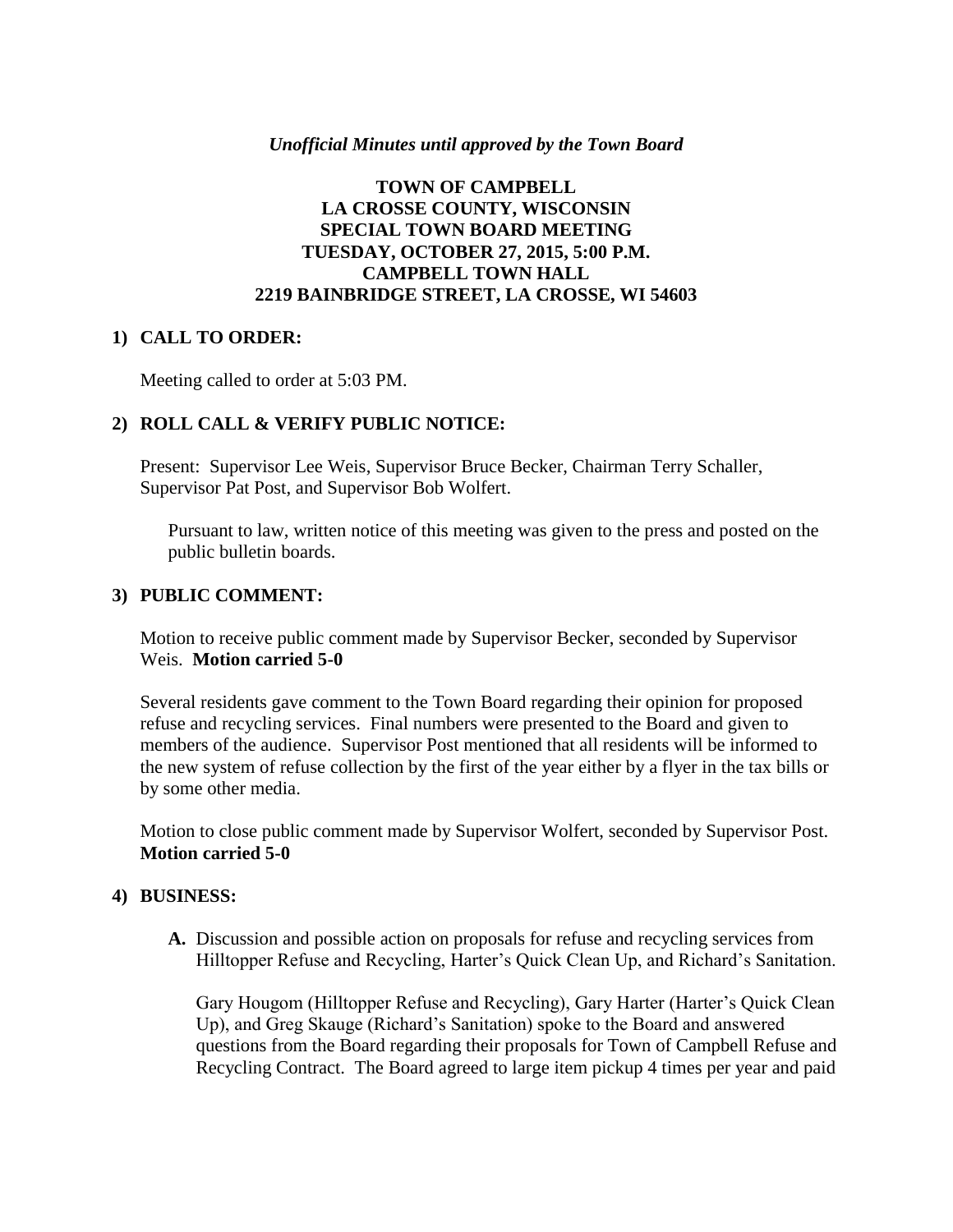for by the Town. The Board also agreed to use 65 gallon totes for both refuse and recycling.

Motion to accept Harter's ten year contract with the understanding that there will be some additional costs with large item for a total of \$192,151.00 to \$204,962.00 made by Supervisor Post, seconded by Supervisor Wolfert. **Motion failed 2-3 (Supervisor Weis, Becker, and Chairman Schaller voted no)**

Discussion continued.

Motion to accept Richard's Sanitation ten year contract in the amount of \$215,513.00 made by Supervisor Becker, no second. **Motion failed**

Motion to accept Harter's ten year contract without large item pickup knowing that the Town will add large item pickup at a quarterly basis in the amount of \$191,151.60 made by Supervisor Post, seconded by Supervisor Wolfert. **Motion carried 4-0 (Supervisor Becker voted no)**

**B.** Discussion and possible action on Building Inspection services for 2016.

Clerk Hawkins stated that the City of Onalaska will not be renewing the agreement to provide building inspections for the Town of Campbell after this year.

Motion to advertise for inspection services for the Town of Campbell made by Supervisor Becker, seconded by Supervisor Wolfert. **Motion carried 5-0**

## **5) CLOSED SESSION: Pursuant to Wisconsin State Statutes 19.85 (1) (c)**

**A.** Discussion with Tim Ehler, Ehler Insurance, and Town employees regarding health insurance for 2016.

Supervisor Wolfert motioned to go into Closed Session pursuant to Wisconsin State Statute 19.85(1) (c) on a roll call vote, seconded by Supervisor Becker. Supervisor Weis – Yes, Supervisor Becker – Yes, Chairman Schaller – Yes, Supervisor Post – Yes, and Supervisor Wolfert – Yes. **Motion carried 5 yes – 0 noes** 

## **(Closed Session)(6:30 P.M.)**

Town employees Drew Gavrilos, Steve Pintz, Lenny Hasz, Steve Lyga, Sue Kjos, Ian Richards, and Cassie Hanan along with Tim Ehler were invited into closed session by the Board.

Motion to reconvene in open session made by Supervisor Becker, seconded by Supervisor Weis. **Motion carried 5-0**